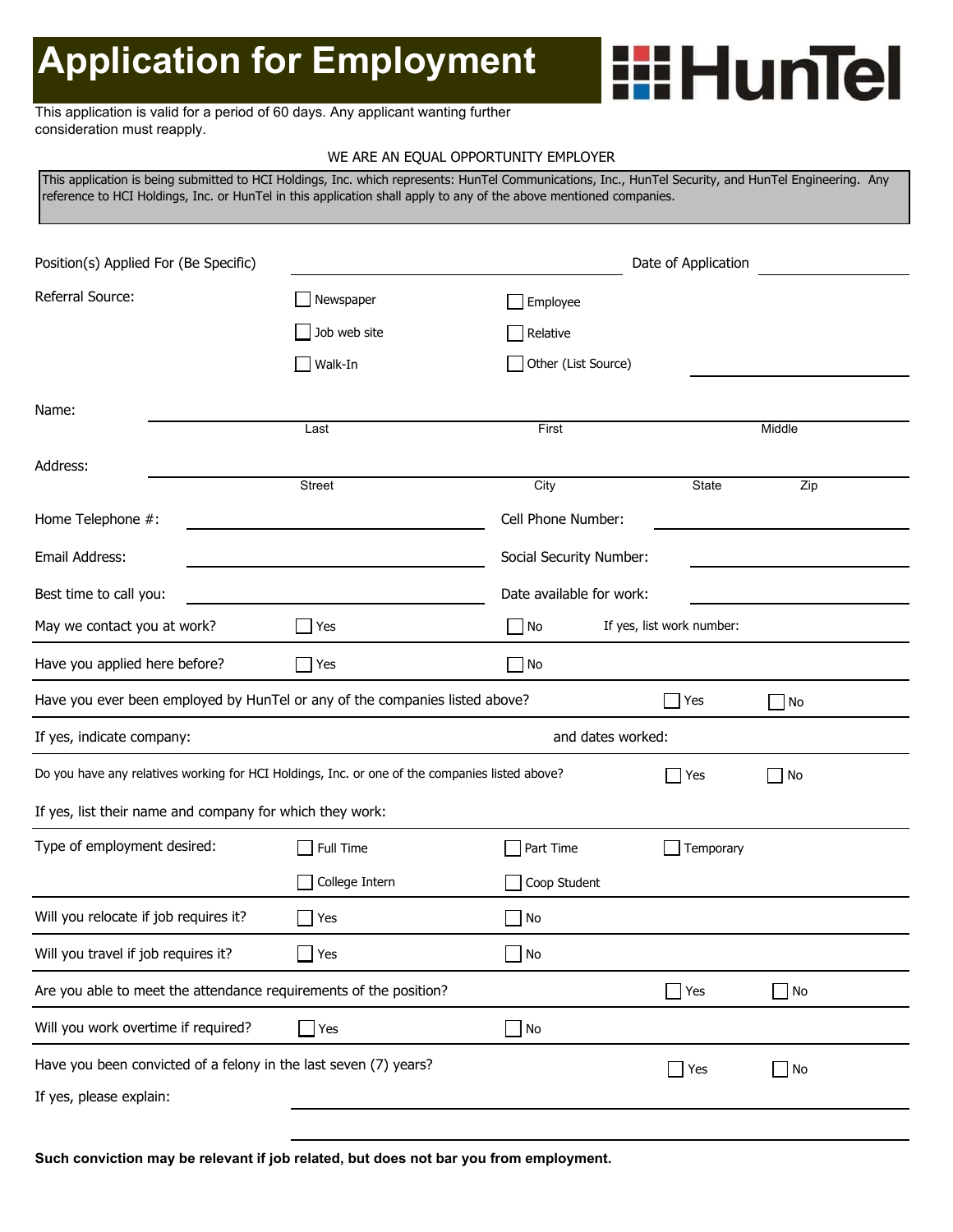# **Proof of Citizenship**

If hired, could you provide proof of citizenship or work authorization?

| . .<br>× |
|----------|
|----------|

 $\Box$  No

 NOTE: The law requires that you provide evidence and a sworn statement of your citizenship or work authorization if you are hired. Any offer of employment which you receive is contingent upon your providing the documentation and statement which we will request from you.

# Employment History

List your last four (4) employers or assignments, starting with the most recent, including relevant military experience.If listing volunteeractivity, please exclude information which would reveal gender, race, religion, national origin, age, color, disability, or other protected status.

| Employer                       | Telephone               |      | Dates Employed            | Summarize the nature of the work    |
|--------------------------------|-------------------------|------|---------------------------|-------------------------------------|
|                                |                         | From | To                        | performed and job responsibilities. |
| Address                        |                         |      |                           |                                     |
| Job Title                      |                         |      | <b>Hourly Rate/Salary</b> |                                     |
|                                |                         |      | Starting                  |                                     |
| Immediate Supervisor and Title |                         |      |                           |                                     |
|                                |                         | \$   | Per                       |                                     |
| Reason for Leaving             |                         |      | Hourly Rate/Salary        |                                     |
|                                |                         |      | Final                     |                                     |
| May we contact for reference   | $\Box$ Yes<br>$\Box$ No | \$   | Per                       |                                     |
| Employer                       | Telephone               |      | Dates Employed            | Summarize the nature of the work    |
|                                |                         | From | To                        | performed and job responsibilities. |
| Address                        |                         |      |                           |                                     |
| Job Title                      |                         |      | Hourly Rate/Salary        |                                     |
|                                |                         |      | Starting                  |                                     |
| Immediate Supervisor and Title |                         | \$   | Per                       |                                     |
| Reason for Leaving             |                         |      | <b>Hourly Rate/Salary</b> |                                     |
|                                |                         |      | Final                     |                                     |
| May we contact for reference   | $\Box$ Yes<br>$\Box$ No | \$   | Per                       |                                     |
| Employer                       | Telephone               |      | <b>Dates Employed</b>     | Summarize the nature of the work    |
|                                |                         | From | To                        | performed and job responsibilities. |
| Address                        |                         |      |                           |                                     |
| Job Title                      |                         |      | <b>Hourly Rate/Salary</b> |                                     |
|                                |                         |      | Starting                  |                                     |
| Immediate Supervisor and Title |                         |      |                           |                                     |
|                                |                         | \$   | Per                       |                                     |
| Reason for Leaving             |                         |      | <b>Hourly Rate/Salary</b> |                                     |
|                                |                         |      | Final                     |                                     |
| May we contact for reference   | $\Box$ Yes<br>$\Box$ No | \$   | Per                       |                                     |
| Employer                       | Telephone               |      | Dates Employed            | Summarize the nature of the work    |
|                                |                         | From | To                        | performed and job responsibilities. |
| Address                        |                         |      |                           |                                     |
| Job Title                      |                         |      | <b>Hourly Rate/Salary</b> |                                     |
|                                |                         |      | Starting                  |                                     |
| Immediate Supervisor and Title |                         | \$   | Per                       |                                     |
| Reason for Leaving             |                         |      | Hourly Rate/Salary        |                                     |
|                                |                         |      | Final                     |                                     |
| May we contact for reference   | $\Box$ Yes<br>$\Box$ No | \$   | Per                       |                                     |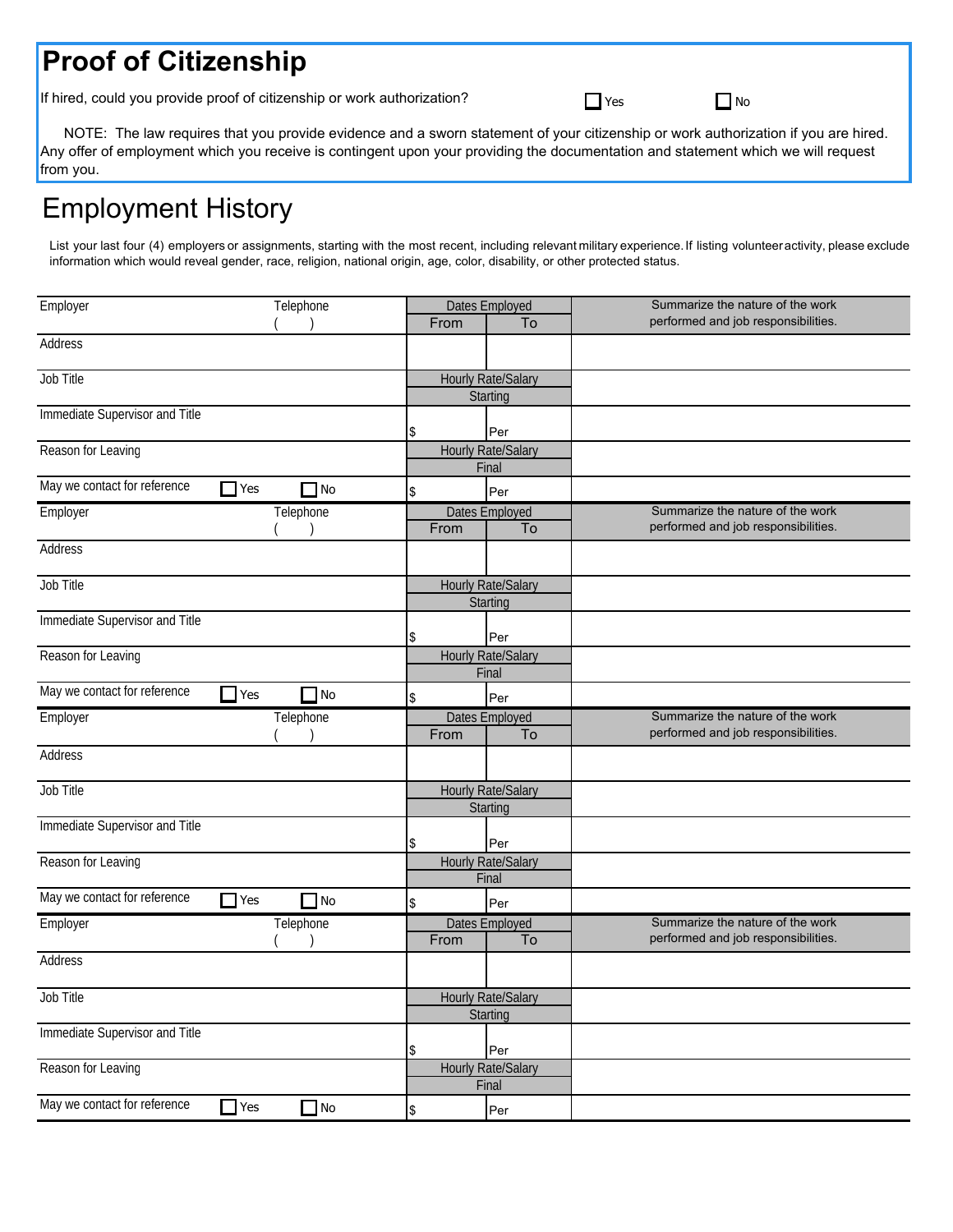## **Educational Background**

| High School/GED     | Circle highest grade completed<br>O <sub>9</sub> O <sub>10</sub> O <sub>11</sub> O <sub>12</sub> | Graduated? $\Box$ Yes<br>$\Box$ No |
|---------------------|--------------------------------------------------------------------------------------------------|------------------------------------|
| Secondary Education | $Q$ 13 $Q$ 14 $Q$ 15 $Q$ 16 Degree:                                                              | Maior                              |
| Graduate School     | Other relevant education or training:                                                            |                                    |

|             | References List three (3) persons we can contact who are able to evaluate your job related knowledge, skills & abilities. |                    |  |  |  |
|-------------|---------------------------------------------------------------------------------------------------------------------------|--------------------|--|--|--|
| <b>Name</b> | <b>Telephone</b>                                                                                                          | <b>Years Known</b> |  |  |  |
|             |                                                                                                                           |                    |  |  |  |
|             |                                                                                                                           |                    |  |  |  |
|             |                                                                                                                           |                    |  |  |  |

| Category         | Yrs. Exp |                         | Yrs. Exp |                         | Yrs. Exp |                            |
|------------------|----------|-------------------------|----------|-------------------------|----------|----------------------------|
|                  |          | ActionScript            |          | Dreamweaver / Fireworks |          | Microsoft Outlook          |
| Desktop Software |          | <b>CSS</b>              |          | <b>Microsoft Access</b> |          | Microsoft Powerpoint       |
|                  |          | <b>Crystal Reports</b>  |          | Microsoft Excel         |          | Microsoft Word             |
|                  |          | Desktop Publishing      |          | Microsoft FrontPage     |          | Windows XP / 7 / 8 / 10    |
|                  |          | Fax Server              |          | <b>Network Switches</b> |          | <b>Network Routers</b>     |
| Hardware         |          | <b>Firewalls</b>        |          | Network Wiring (CAT5)   |          | Server Admin               |
|                  |          | Installation & Setup    |          | PC Repair/Upgrade       |          | Tape Backups               |
|                  |          | <b>Active Directory</b> |          | <b>LAN Manager</b>      |          | Novell                     |
| Networking       |          | Cabling                 |          | <b>LAN Server</b>       |          | TCP / IP                   |
|                  |          | Cisco Routing           |          | Layer2 (STP-VLAN)       |          | Windows Server 2003 / 2012 |
|                  |          | AS/400                  |          | Linux                   |          | OS/2                       |
| Platform         |          | <b>CICS</b>             |          | MacIntosh               |          | Windows                    |
|                  |          | Free BSD                |          | Mainframe - JCL         |          | Other:                     |
|                  |          | ASP/ASP.NET             |          | HTML / CSS              |          | <b>RPG</b>                 |
| Programming      |          | <b>COBOL</b>            |          | Java                    |          | <b>Visual Basic</b>        |
|                  |          | Delphi                  |          | Perl / CGI              |          | VB.NET                     |
|                  |          | Doc1                    |          | PHP / XML               |          | Visual C++                 |
|                  |          | Access                  |          | FoxPro                  |          | Progress OpenEdge          |
| Database         |          | <b>D</b> base           |          | Oracle                  |          | SQL 2012 / 2014            |
|                  |          | DB <sub>2</sub>         |          | Paradox                 |          | SyBase                     |

### **Certifications, Skills, Training, Accomplishments**

publications, and awards (Exclude information which would reveal gender, race, religion, national orgin, age, color, disability or other protected status.) Describe your qualifications and skills for the work desired including types of equipment or machinery you can operate. Also list special accomplishments

List all current certifications, licences, etc.